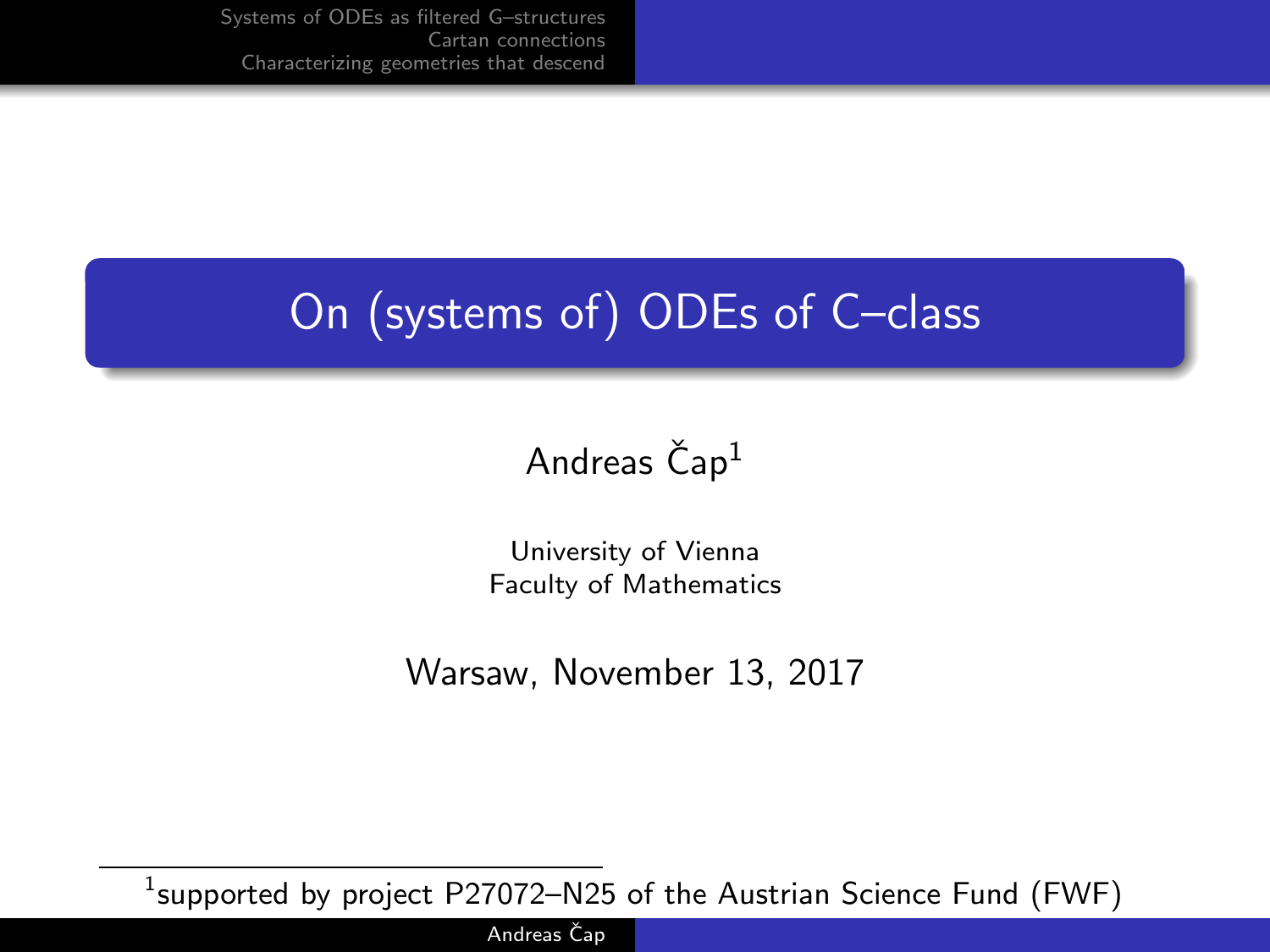- This talk reports on joint work with Boris Doubrov (Minsk) and Dennis The (Tromsø) which is available as arXiv:1709.01130, based on a general construction of Cartan connections from arXiv:1707.05627.
- Equations of C–class is a concept of É. Cartan aiming at finding classes of equations in which generic members can be solved without integration. Technically, we will study the question whether a Cartan geometry associated to a system of equations descends to the space of solutions.
- For low orders, one deals with parabolic geometries and the question of descending is answered by general results on correspondence spaces and twistor spaces.
- For higher orders, the geometries are not parabolic. Still, the techniques used to characterize descending are inspired by recent versions of the machinery of BGG sequences.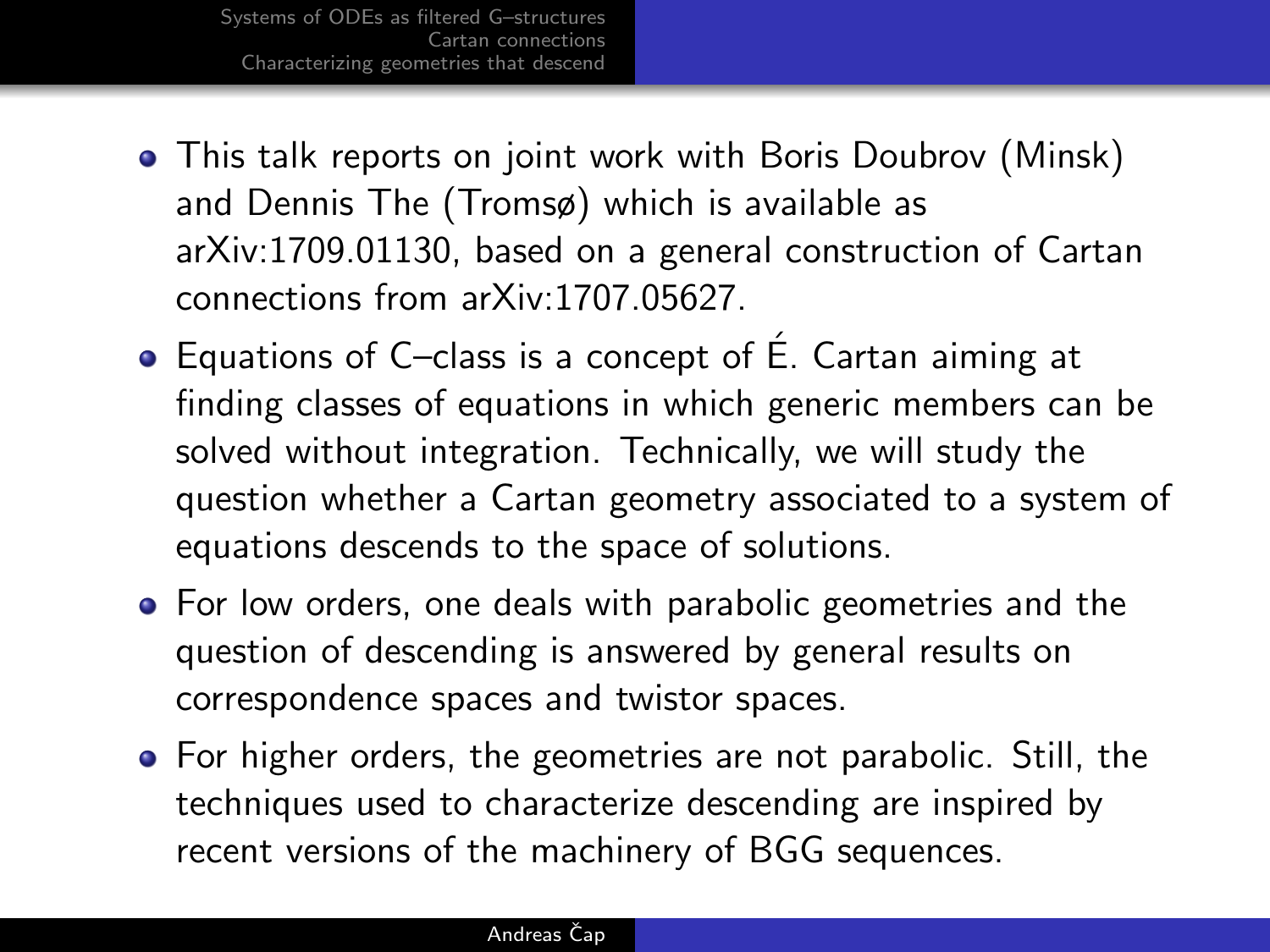







3 [Characterizing geometries that descend](#page-10-0)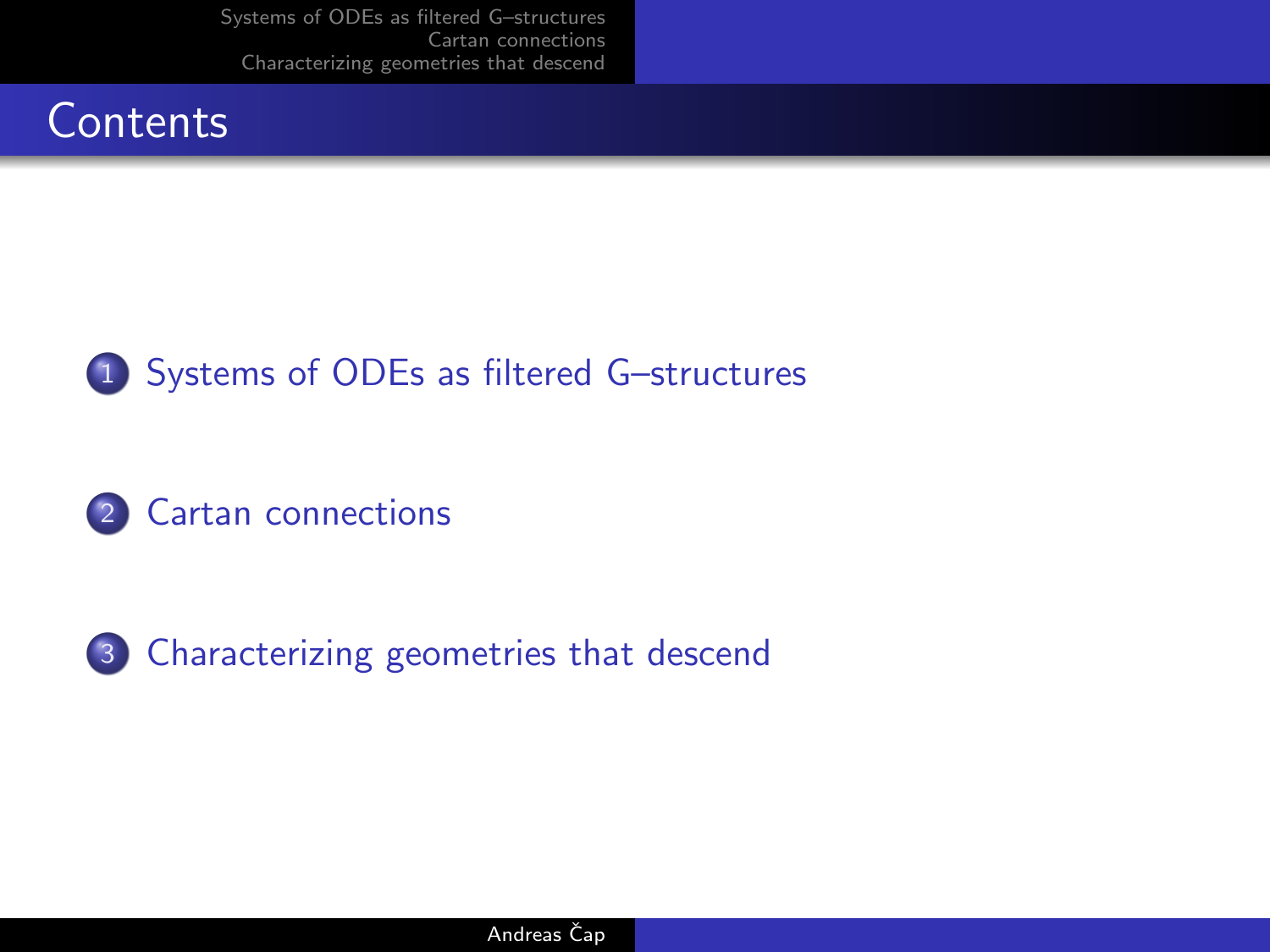<span id="page-3-0"></span>Consider the space  $J_m^{\ell} := J^{\ell}(\mathbb{R}, \mathbb{R}^m)$  of  $\ell$ –jets of curves in  $\mathbb{R}^m$ . This carries a natural EDS which is, in usual jet coordinates  $(t, u^j_t)$ i ) with  $i = 0, \ldots, \ell, j = 1, \ldots, m$ , spanned by the forms  $du^{j}_{i}-u^{j}_{i+1}dt.$  The joint kernel of these forms is the *contact* subbundle  $\mathcal{T}^{-1}J_{m}^{\ell}\subset \mathcal{T}J_{m}^{\ell}$  of rank  $m+1.$ 

The weak derived flag of this subbundle grows by m dimensions in each step and has the form

$$
\mathcal{T}^{-1}J_m^{\ell}\subset \mathcal{T}^{-2}J_m^{\ell}\subset \cdots \subset \mathcal{T}^{-\ell}J_m^{\ell}\subset \mathcal{T}^{-\ell-1}J_m^{\ell}=\mathcal{T}J_m^{\ell}.
$$

It is also well known that smooth curves in  $J_m^{\ell}$  which are tangent to  $\, T^{-1} J_m^\ell$  in each point are exactly the  $\ell$ –jet prolongations of smooth curves in  $\mathbb{R}^m$ . Moreover, diffeomorphisms of  $J_m^\ell$  preserving  $T^{-1} J_m^{\ell}$  are exactly the prolongations of contactomorphisms on  $J_1^1$ if  $m=1$  and of diffeomorphisms on  $\mathcal{J}^0_m$  if  $m>1.$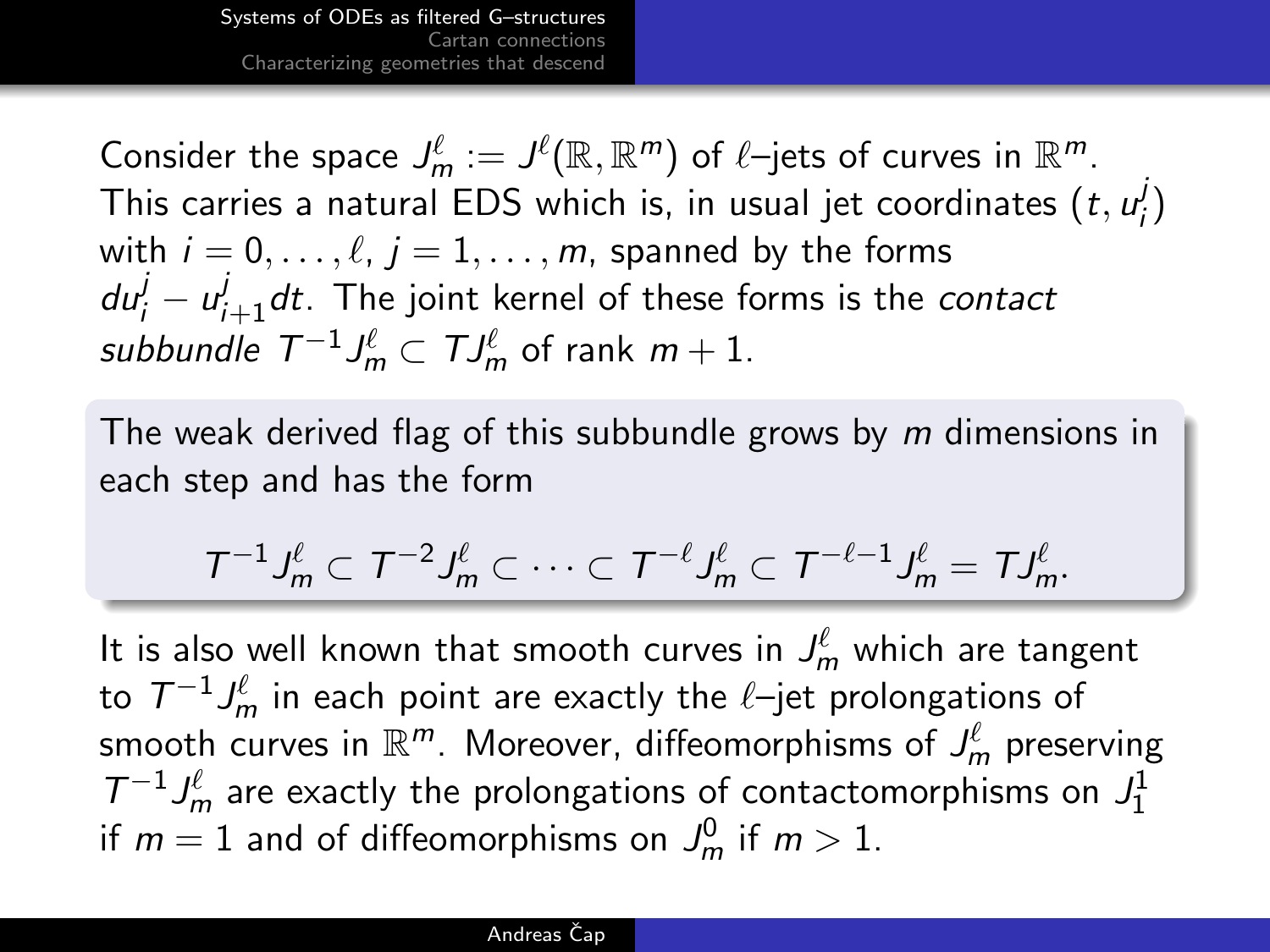Suppose now that we have given a system of m ODEs on a curve u in  $\mathbb{R}^m$  in the form  $\mathcal{u}^{(n+1)}(t) = f(t,\mathcal{u}(t),\mathcal{u}'(t),...,\mathcal{u}^{(n)}(t))$  for a smooth function  $f$ . This defines a submanifold  $\mathcal{E}\subset J_m^{n+1}$  such that the natural projection  $\pi_n^{n+1} : \mathit{J}_m^{n+1} \rightarrow \mathit{J}_m^n$  restricts to a local diffeomorphism on  $\mathcal{E}$ .

Using this diffeomorphism, we can carry over the natural filtration of the tangent bundle  $T J_m^n$  to  $T\mathcal{E}$  to get a filtration  $T^{-1}\mathcal{E} \subset T^{-2}\mathcal{E} \subset \cdots \subset T^{-n-1}\mathcal{E} = T\mathcal{E}.$ This makes  $\mathcal E$  into a filtered manifold locally isomorphic to  $J_m^n$ .

Since we have  $\mathcal{E}\subset J_m^{n+1}$ , we can also restrict the "highest order" contact forms  $d u_n^j - u_{n+1}^j d t$  to  $\mathcal {TE}.$  Their joint kernel is a line subbundle  $E\subset \mathcal{T}^{-1}M$  which encodes the actual equation, and has the property that  $\, T^{-1} \mathcal{E} = E \oplus F^{-1} ,$  where  $F^{-1}$  comes from the smallest vertical subbundle ker $(\varUpsilon \pi^n_{n-1}) \subset \varUpsilon J^n_m$ .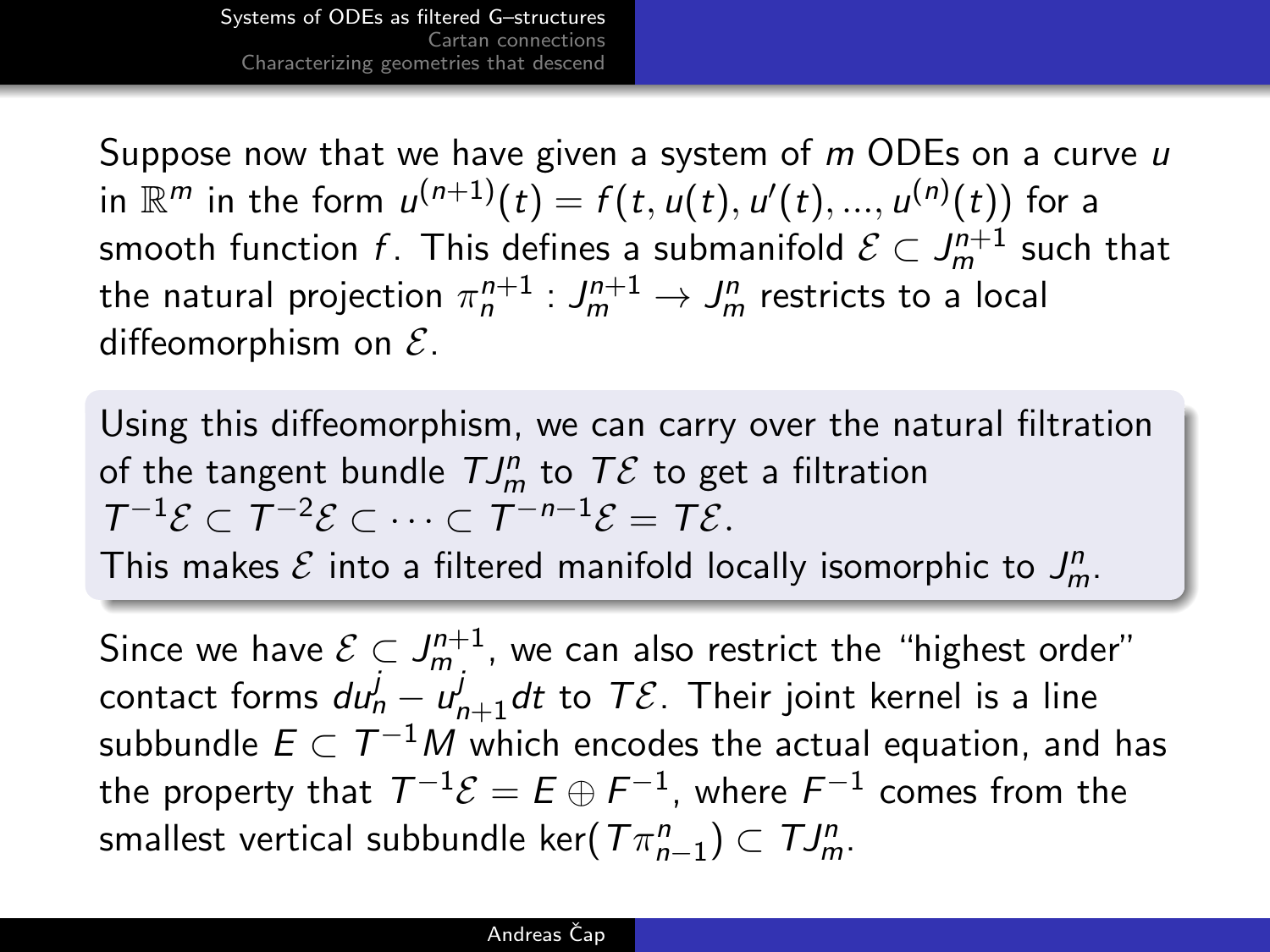The Lie bracket of vector fields induces a tensorial bracket on the associated graded gr $(\mathcal{T}_{x}\mathcal{E})=\oplus_{i}(\mathcal{T}_{x}^{i}\mathcal{E}/\mathcal{T}_{x}^{i+1}\mathcal{E})$ , thus making it into a nilpotent graded Lie algebra. This turns out to be independent of the point x and of the equation  $\mathcal{E}$ . The information on the equation is encoded into the direct sum decomposition of  $T^{-1}\mathcal{E} = \text{gr}_{-1}(T\mathcal{E})$  as  $E \oplus F^{-1}$ , which can be interpreted as a reduction of the structure group of  $gr(TM)$ .

Thus we associate to any ODE–system a filtered  $G_0$ –structure with structure group  $GL_1 \times GL_m$  reflecting the direct sum decomposition. It follows from the construction, that this structure equivalently encodes the system up to contact transformations for  $m = 1$  and up to point transformations for  $m > 1$ .

Not all filtered geometric structures of this type come from systems of ODEs. The involutive subbundles in  $T\mathcal{E}$  obtained from  $\ker(\left\langle T\pi _{k}^{n}\right\rangle \subset \left\langle TJ_{m}^{n}\right\rangle$  for  $k< n-1$  lead to better compatibility of the Lie bracket with the filtration than required in general.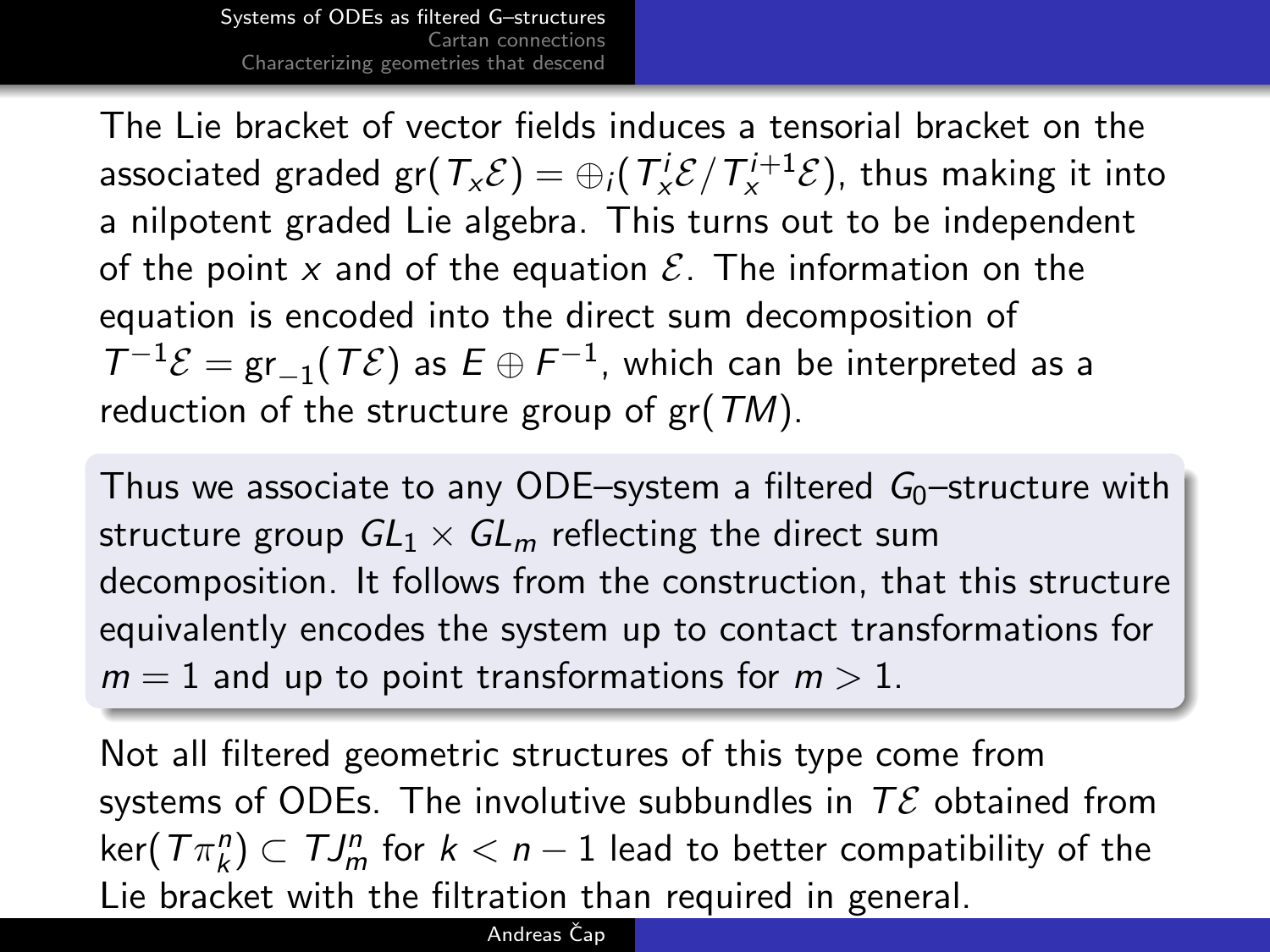<span id="page-6-0"></span>By Doubrov–Komrakov–Morimoto, there are canonical Cartan connections associated to the filtered  $G_0$ -structures we consider. We are working with a variant of their construction, which uses a manifestly invariant normalization condition and allows stronger uniqueness results. As usual, we start from a homogeneous model.

This model comes from the natural trivialization of  $J^n(\mathcal{O}(n)^m)$  of jets of sections of  $\mathcal{O}(n)^m \to \mathbb{R}P^1$  via homogeneous polynomials. Put  $Q = SL_2 \times GL_m$ ,  $P \subset Q$  the product of the Borel subgroup of  $SL_2$  with  $GL_m$ ,  $V_m^m:=S^n\mathbb{R}^2\boxtimes\mathbb{R}^m$  and  $G:=Q\ltimes V_n^m$  (semi–direct product). Then  $J^n(\mathcal{O}(n)^m) \cong G/P$  encodes the trivial system  $u_i^{(n+1)} = 0.$ 

The Lie algebra g of G carries a natural grading of the form  $\mathfrak{g}_{-n-1} \oplus \cdots \oplus \mathfrak{g}_1$ , which comes from the  $|1|$ –grading of  $\mathfrak{sl}_2$  and the weight decomposition of  $S^n\mathbb{R}^2$  (with the highest and lowest weight spaces having degrees  $-1$  and  $-n-1$ , respectively).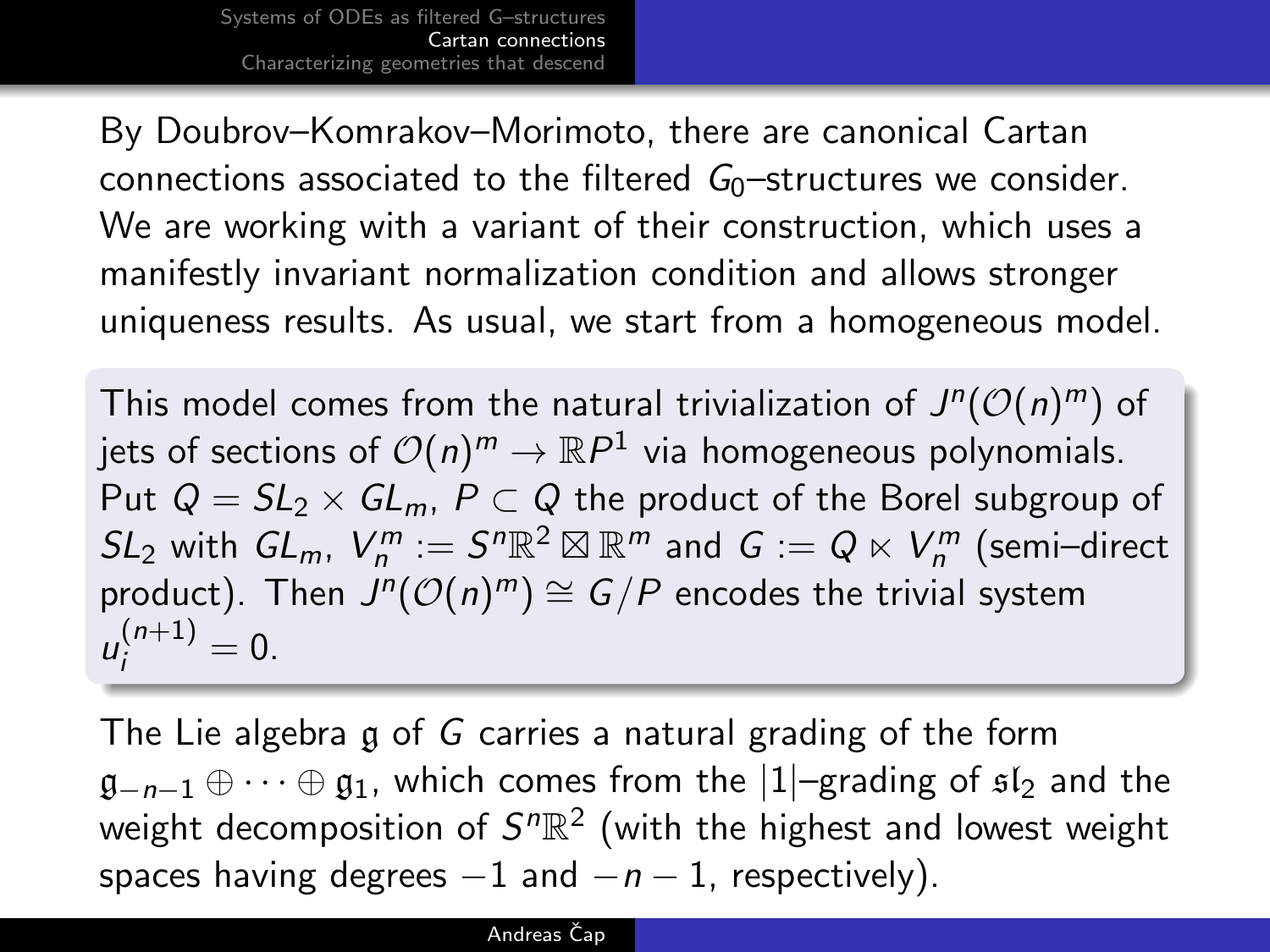To apply the general construction of canonical Cartan connections from arXiv:1707.05627, one first has to verify that, for the given grading, g is the full Tanaka prolongation of its non–positive part. This can be done by verifying that  $H^1(\mathfrak{g}_-,\mathfrak{g})$  is concentrated in non–positive homogeneities.

This is the case if either  $n > 3$  or  $m, n > 2$ . For  $n = 1$ , the full prolongation is  $\mathfrak{sl}_{m+2}$ , while for for  $m=1$  and  $n=2$  it is  $\mathfrak{sp}_4$ . This leads to the description of  $2^{nd}$  order systems via path geometries and of 3rd order ODEs as parabolic geometries.

The second ingredient needed to apply the general theory is an appropriate choice of normalization condition. In the most general form, such a condition is a linear subspace  $\mathcal{N}\subset L(\Lambda^2(\mathfrak{g}/\mathfrak{p}),\mathfrak{g}).$ This space is naturally a P-module and one requires  $\mathcal N$  to be P–invariant to ensure that normality has a geometric meaning.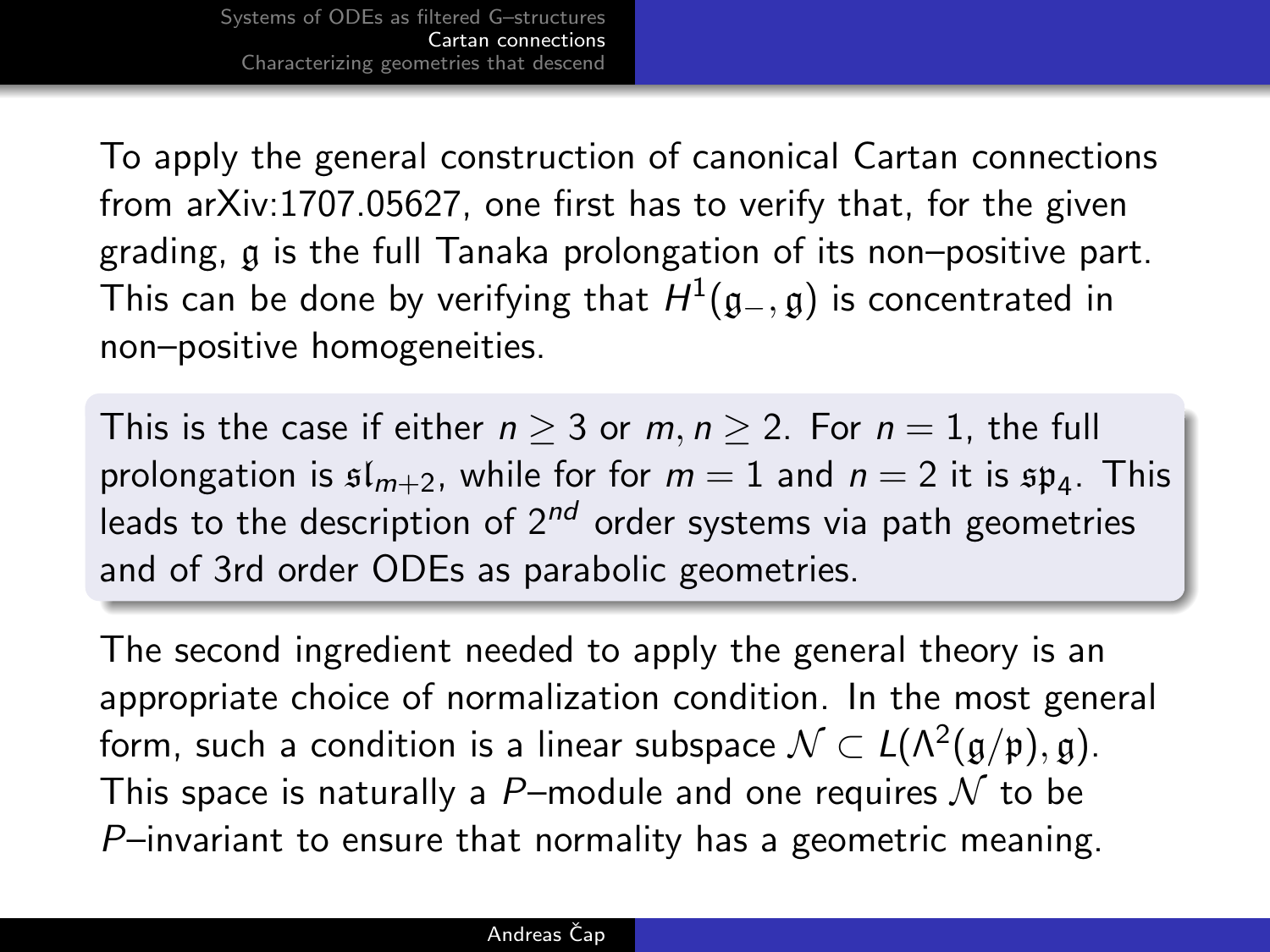To express the second main requirement on  $\mathcal N$ , we observe that  $L(\Lambda^2(\mathfrak{g}/\mathfrak{p}),\mathfrak{g})$  carries a P-invariant filtration (coming from homogeneity of maps) and that the associated graded space is isomorphic to  $L(\Lambda^2 \mathfrak{g}_-, \text{gr}(\mathfrak{g}))$ . Here the grading is by homogeneity and in our case  $gr(g) \cong g$ . A Lie algebra cohomology differential  $\partial_{\mathfrak{a}_-}$  acts on that space and we require:

Mapping the the intersection of  $N$  with any positive filtration component of  $L(\Lambda^2(\mathfrak{g}/\mathfrak{p}),\mathfrak{g})$  to the associated graded, one has to obtain a linear complement to ker( $\partial_{a-}$ ) in the given homogeneity.

One way to construct normalization conditions is via P–equivariant  $\text{codifferentials}\,\,\partial^*,$  which map  $A^k:=L(\Lambda^k(\mathfrak{g}/\mathfrak{p}),\mathfrak{g})$  to  $A^{k-1}$  for  $k = 2, 3$ . Under appropriate assumptions, one shows that  $\mathcal{N} = \mathsf{ker}(\partial^*)$  is a normalization condition and projecting to  $\ker(\partial^*)/$  im $(\partial^*)$  leads to an analog of harmonic curvature.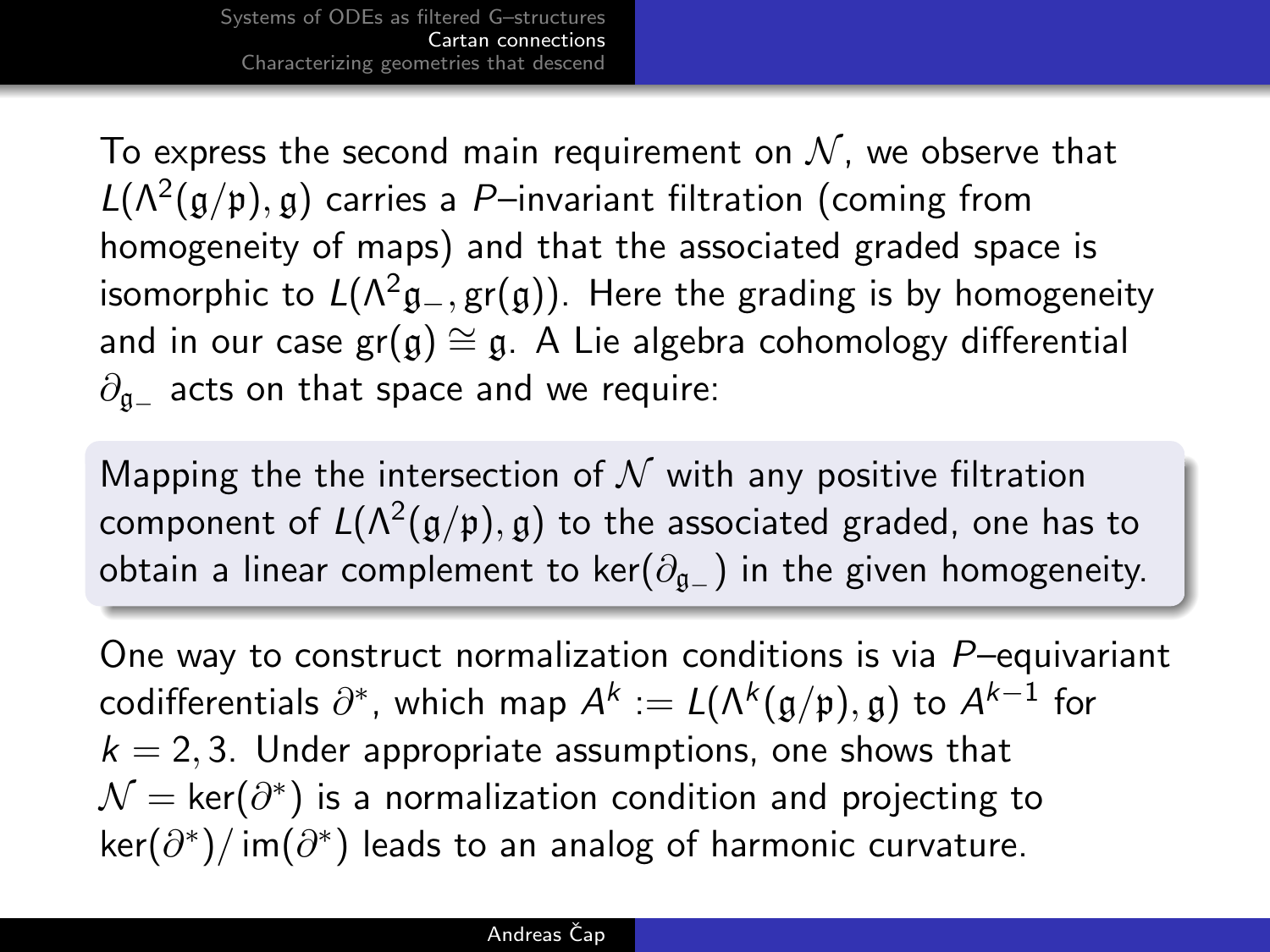For our choice of  $(g, P)$ , we construct a codifferential as follows. We view each  $A^k$  as a  $P-$ submodule of  $C^k:=L(\Lambda^k\mathfrak{g},\mathfrak{g}),$  on which there is a g–equivariant Lie algebra cohomology differential  $\partial_{\alpha}$ . On q and its representation  $V_n^m$  there are inner products with a nice compatibility to the q–action in terms of a Cartan–involution. These can then be used to define an inner product on each of the spaces  $\mathsf{C}^k$ .

### Proposition

The adjoints of the maps  $\partial_{\mathfrak{a}}$  with respect to that inner product restrict to P–homomorphisms  $\partial^*: A^k \to A^{k-1}$ , which for  $k=2,3$ have all necessary properties for a codifferential to give rise to a normalization condition.

One also proves that the representation of P on ker $(\partial^*)/$  im $(\partial^*)$  is completely reducible, which implies that the analog harmonic curvature is a simple geometric object.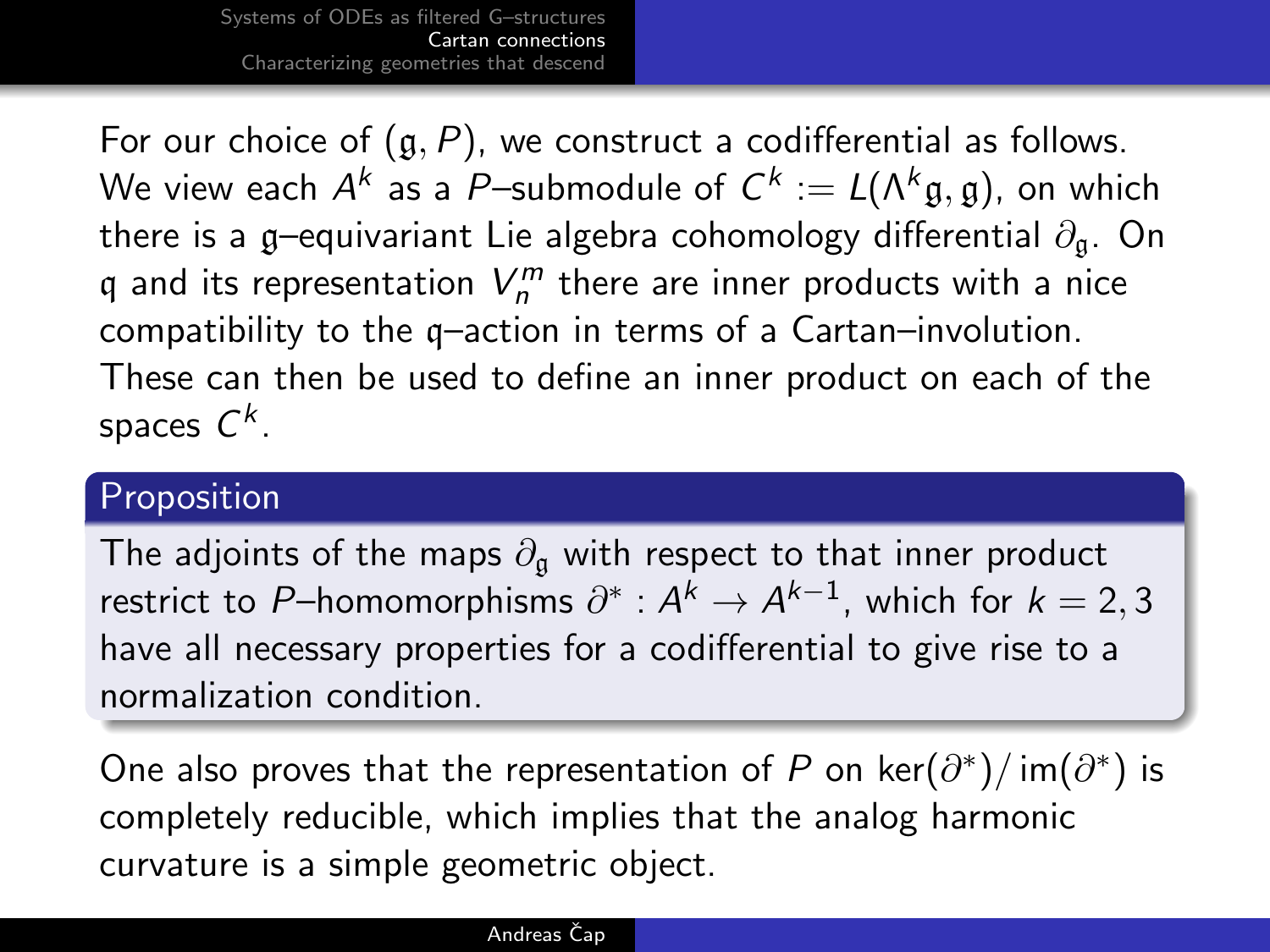<span id="page-10-0"></span>By general results, the principal bundle describing the filtered  $G_0$ -structure on an equation  $\mathcal E$  can be extended to a principal P–bundle  $p: \mathcal{G} \to \mathcal{E}$ . There is a regular Cartan connection  $\omega \in \Omega^1(\mathcal{G},\mathfrak{g}),$  which is normal in the sense that its curvature function  $\kappa$  has values in ker $(\partial^*)\subset A^2.$  The pair  $(\mathcal{G},\omega)$  is uniquely determined up to isomorphism by the latter property.

Solutions of the system are the integral submanifolds of the line subbundle  $E\subset \mathcal{T}^{-1}\mathcal{E}$ , which corresponds to  $\mathfrak{q}/\mathfrak{p}\subset \mathfrak{g}/\mathfrak{p}.$  On the homogeneous model, the space of solutions is  $G/Q$ . So we may ask in general whether the Cartan geometry ( $p : \mathcal{G} \to \mathcal{E}, \omega$ ) descends to local leaf–spaces of the foliation determined by  $E \subset T \mathcal{E}$ .

If this is the case, then local invariants descend and hence are constant along each solution. In sufficiently generic situations, this allows solving the system without integration. This idea is closely related to E. Cartan's concept of a "C–class of equations".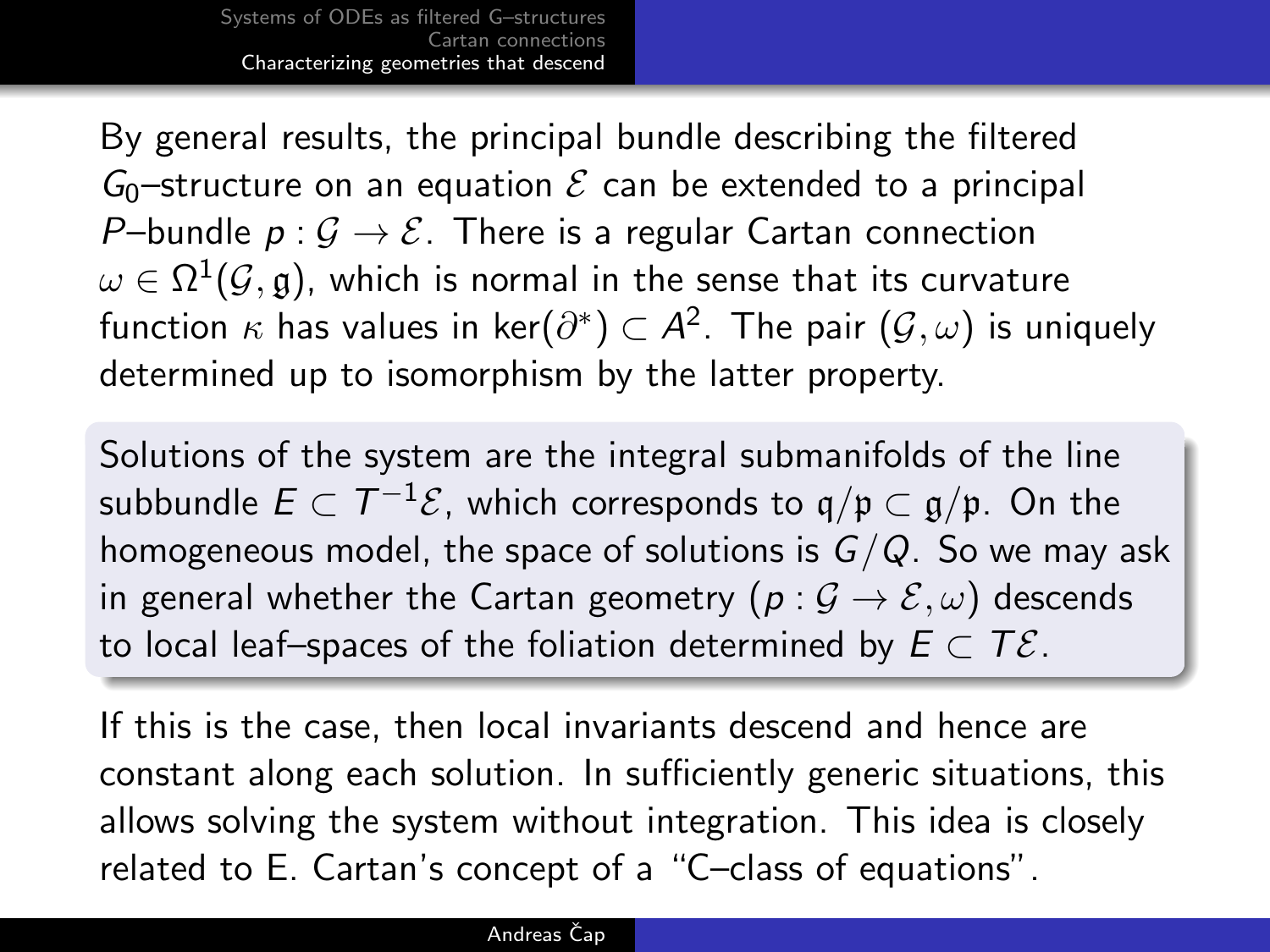Descending the geometry amounts to extending the P-action on  $G$ to an action of Q and verifying that  $\omega$  is Q-equivariant. There is a general theorem stating that this is equivalent to that fact that all values of  $\kappa$  vanish upon insertion of one element of  $\mathfrak{q}/\mathfrak{p} \subset \mathfrak{q}/\mathfrak{p}$ . The latter condition defines a P–submodule  $\mathbb{E}\subset L(\Lambda^2(\mathfrak{g}/\mathfrak{p}),\mathfrak{g}).$ 

If the geometry does descend, then the tangent bundle to local leaf spaces is the associated bundle corresponding to the representation  $\mathfrak{g} / \mathfrak{q} \cong \mathcal{S}^n \mathbb{R}^2 \boxtimes \mathbb{R}^m$  of Q. Thus any local leaf space inherits a corresponding first–order Q–structure, which is called a Segré–structure or, for  $m = 1$ , a  $GL_2$ –structure.

This relates to results of B. Doubrov on (generalized) Wilczynski invariants. These are invariants obtained via the linearization of the system around a solution. They can be interpreted as obstructions to descending of the filtered  $G_0$ -structure on  $\mathcal E$  to a Segré structure on local spaces of solutions.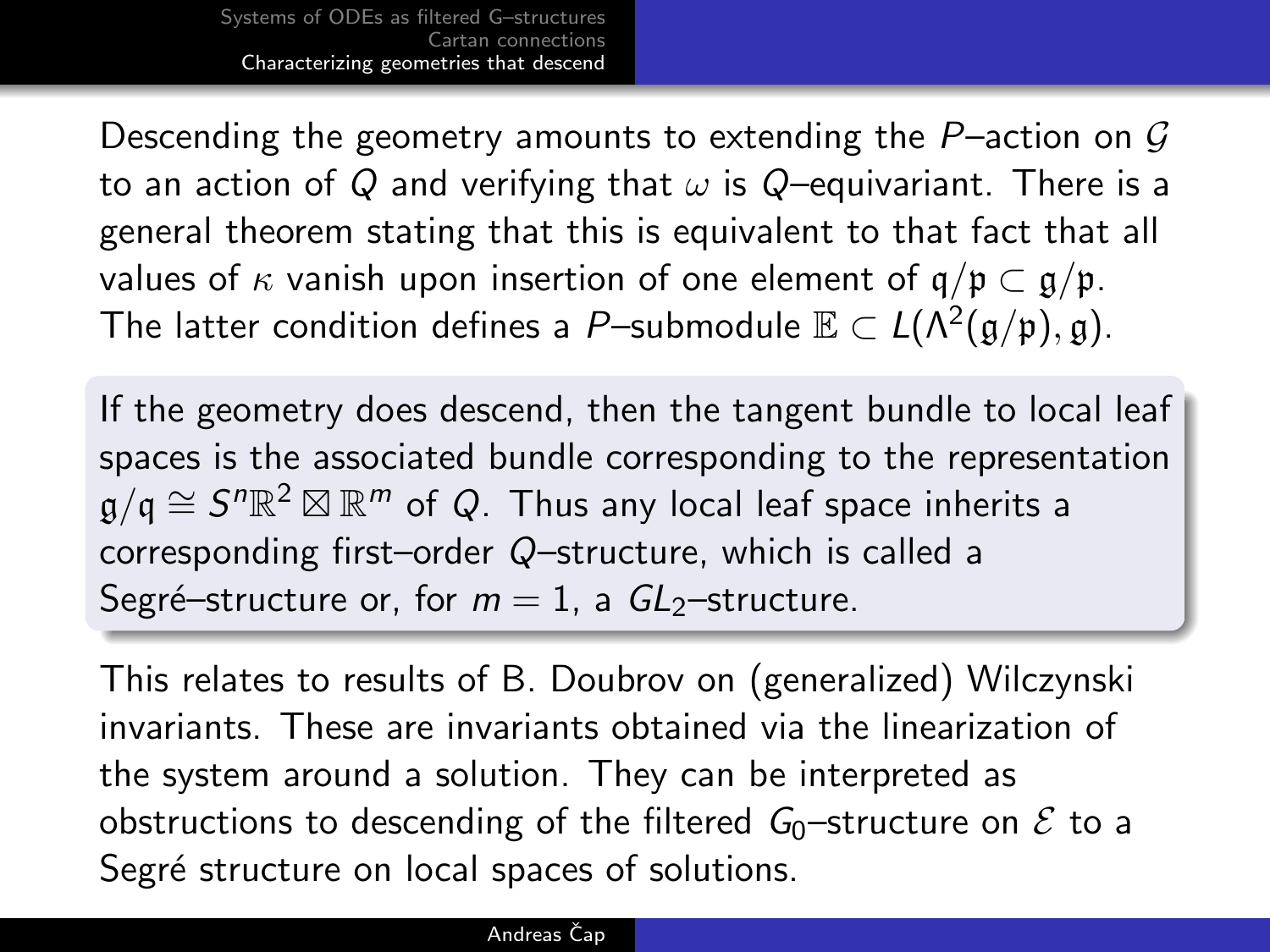The latter description can be connected to the canonical Cartan geometry, and one proves:

- The Wilczynski invariants of  ${\cal E}$  can be recovered from the projection of the curvature function  $\kappa$  to ker $(\partial^*)/$  im $(\partial^*)$ .
- Vanishing of all Wilczynski invariants is equivalent to  $\kappa$  having values in the  $P-$ submodule  $\mathbb{E}+\mathsf{im}(\partial^*)^1$  (where the superscript indicates filtration-homogeneity).

Our main result is that the latter condition is equivalent to  $\kappa$ having values in  $E$  thus proving

### Theorem

The canonical Cartan geometry  $(p : \mathcal{G} \to \mathcal{E}, \omega)$  descends to local spaces of solutions iff all Wilczynski invariants of  $\mathcal E$  vanish.

One crucial ingredient for the proof is the by P–equivariancy,  $\partial^*$ induces a tensorial operator on horizontal, equivariant g–valued forms on  $G$ .

#### Andreas Čap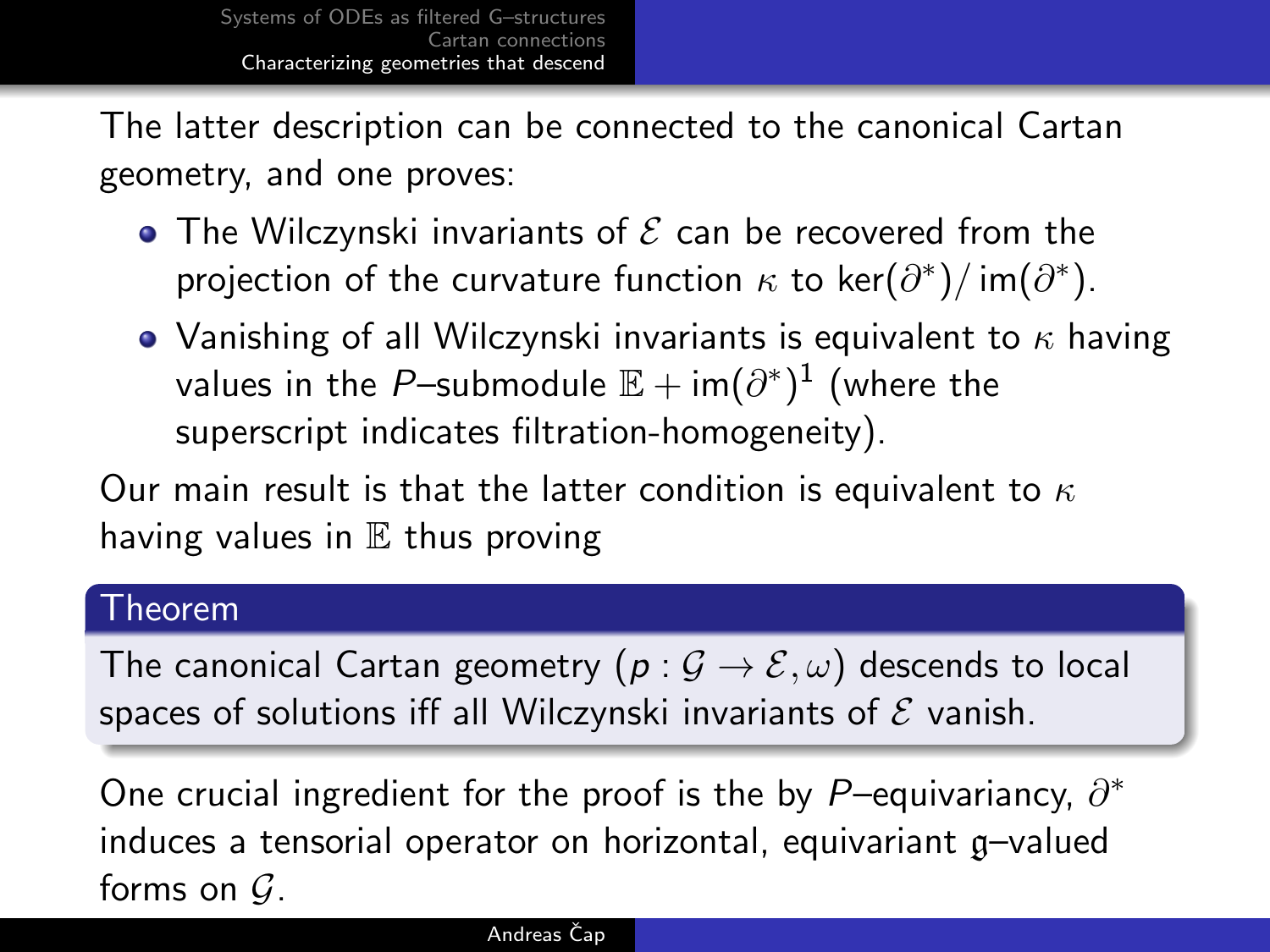The second crucial ingredient is the covariant exterior derivative  $d^\omega$  on  $\Omega^*(\mathcal{G}, \mathfrak{g})$  obtained by defining  $d^\omega \varphi(\xi_0, \ldots, \xi_k)$  as

 $d\varphi(\xi_0,\ldots,\xi_k)+\sum_{i=0}^k(-1)^i[\omega(\xi_i),\varphi(\xi_0,\ldots,\widehat{\xi}_i,\ldots,\xi_k)].$ 

This has the following properties:

- **It preserves the subspaces of horizontal, equivariant forms and** is compatible with the natural filtration on these spaces.
- The resulting operator on the associated graded is tensorial and induced by  $\partial_{\alpha}$  .
- Bianchi–identity: The curvature K of  $\omega$  satisfies  $d^{\omega}K = 0$ .

One then has to verify directly, that if a horizontal, equivariant form  $\varphi\in\Omega^2(\mathcal{G},\mathfrak{g})$  corresponds to an  $\mathbb{E}\text{-}$ valued function, then the same holds for  $\partial^*d^\omega\varphi.$  Using this, the theorem can be proved by the following inductive procedure.